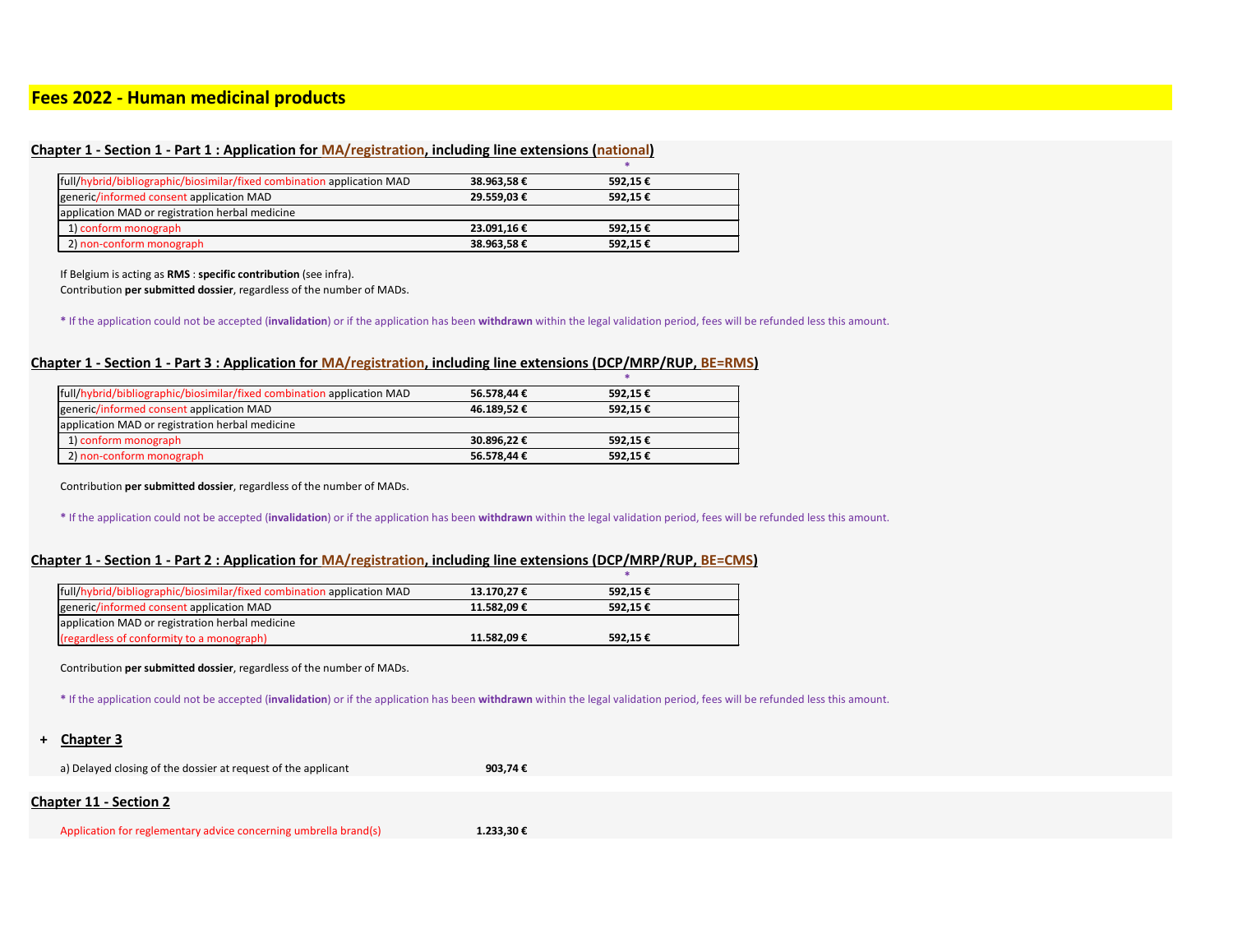#### **Chapter 1 - Section 2 - Part 1 : Renewal (national)**

| Renewal                  | 6.178,42€ | 592,15€ |  |
|--------------------------|-----------|---------|--|
| TRenewal herbal medicine | 4.572,15€ | 592,15€ |  |

If Belgium is acting as **RMS** : **specific contribution** (see infra).

For **herbal medicines** : the contributions concern renewals for MAD(s) and registration documents.

Contribution **per submitted dossier**, regardless of the number of MADs.

**\*** If the application could not be accepted (**invalidation**) or if the application has been **withdrawn** within the legal validation period, fees will be refunded less this amount.

# **Chapter 1 - Section 2 - Part 3 : Renewal (MRP, BE = RMS)**

| <b>IRenewal</b>         | 12.591,33 € | 592,15€ |
|-------------------------|-------------|---------|
| Renewal herbal medicine | 9.314,02 €  | 592,15€ |

For **herbal medicines** : the contributions concern renewals for MAD(s) and registration documents. Contribution **per submitted dossier**, regardless of the number of MADs.

**\*** If the application could not be accepted (**invalidation**) or if the application has been **withdrawn** within the legal validation period, fees will be refunded less this amount.

# **Chapter 1 - Section 2 - Part 2 : Renewal (MRP, BE = CMS)**

| Renewal                        | 1.120,04€ | 592,15€ |  |
|--------------------------------|-----------|---------|--|
| <b>Renewal herbal medicine</b> | 1.318,67€ | 592,15€ |  |

For **herbal medicines** : the contributions concern renewals for MAD(s) and registration documents. Contribution **per submitted dossier**, regardless of the number of MADs.

**\*** If the application could not be accepted (**invalidation**) or if the application has been **withdrawn** within the legal validation period, fees will be refunded less this amount.

**+ Chapter 3**

a) Delayed closing of the dossier at request of the applicant **621,05 €**

# **Chapter 1 - Section 3 - Part 1 : National variations**

|                                          |         |                                        | *** | ****    |
|------------------------------------------|---------|----------------------------------------|-----|---------|
| a) 1) Type IA variations                 | 576.46€ | 576,46 € (+ 171,32 €/additional brand) |     | 576,46€ |
| a) 2) Type IA variations herbal medicine | 908,29€ | 908,29 € (+ 171,32 €/additional brand) |     | 592,15€ |
|                                          |         |                                        |     |         |

| <b>Part 4</b> administrative variations  | 636,49 €   | 903,14 € (+ 177,75 €/additional brand)   | 592,15€ |
|------------------------------------------|------------|------------------------------------------|---------|
| b) 1) Type IB variations                 | 1.068,92 € | 1.068,92 (+ 171,32 €/additional brand)   | 592,15€ |
| b) 1) Type IB variations herbal medicine | 1.701,31 € | 1.701,31 € (+ 171,32 €/additional brand) | 592,15€ |
| c) Type II variations: analytical        |            |                                          |         |

| ****    |  |
|---------|--|
| 576,46€ |  |
| 592,15€ |  |
|         |  |
| 592,15€ |  |
| 592,15€ |  |
| 592,15€ |  |
|         |  |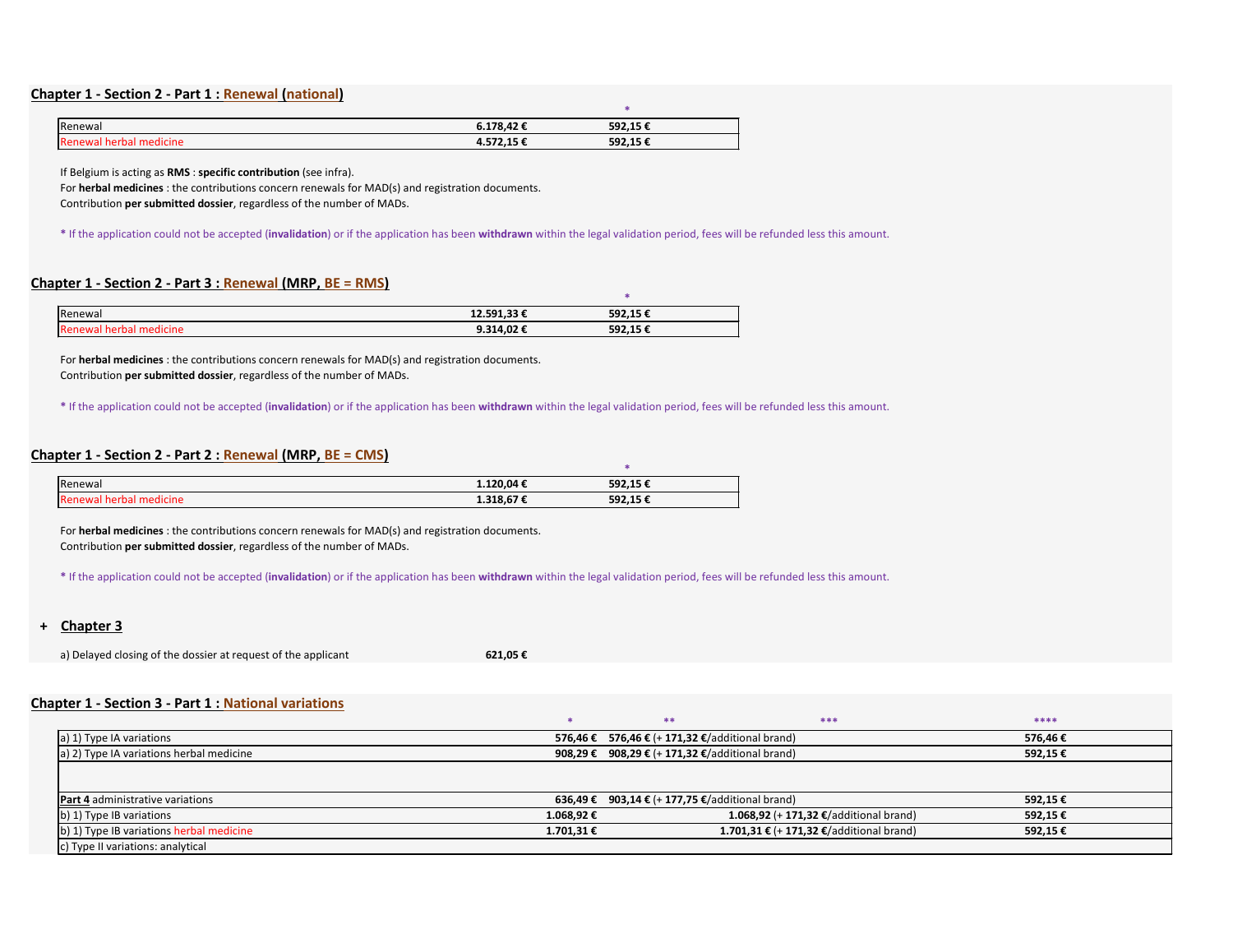| variations regarding the analytical part *****                                                         | $8.558.02 \in$ | 8.558,02 € (+ 176,68 €/additional brand)       | 592.15€  |  |
|--------------------------------------------------------------------------------------------------------|----------------|------------------------------------------------|----------|--|
| variations regarding the analytical part herbal medicine *****                                         | 8.132,16€      | <b>8.132,16 € (+176,68 €/additional brand)</b> | 592,15€  |  |
| d) Type II variations: clinical                                                                        |                |                                                |          |  |
| All clinical changes                                                                                   | 5.847.17 €     | 5.847,17 € (+ 621,05 €/additional brand)       | 592.15 € |  |
| All clinical changes herbal medicine                                                                   | 6.774,39€      | 6.774,39 € (+ 621,05 €/additional brand)       | 592,15€  |  |
| <b>Part 5</b> e) change(s) to the PIL and/or labelling without impact on SmPC (Notification art. 34.4) | 867,72€        | not applicable                                 | 592,15€  |  |

- **\*** For **vertical groupings**, only the contribution of the variation with the highest workload (II > IB > IA) is due.
- **\*\*** For **horizontal groupings**, the contribution of 1 type IA/adm. variation + fixed amount per additional MP group (brand) is due.
- **\*\*\*** For **worksharings**, the contribution of the concerned variation + fixed amount per additional MP group (brand) is due.
- \*\*\*\* If the application could not be accepted (invalidation) or if the application has been withdrawn within the legal validation period, fees will be refunded less this amount. [No reimbursement is foreseen in case of refusal of IA or administrative variation. The administrative fee for IA or administrative variations is only applicable in case of technical inadmissibility of the request (regular or herbal medicine).]
- \*\*\*\*\* In case 3 or more separate analytical type II files for the same product are filed at the same moment, the price is capped to 3x the contribution related to the analytical part of a type II variation.

For **herbal medicines** : the contributions concern renewals for MAD(s) and registration documents.

Contribution **per submitted dossier**, regardless of the number of MADs (with the exception of **worksharings** and **horizontal groupings**).

### **Chapter 1 - Section 3 - Part 2 : MRP-variations, BE = CMS**

|                                          |                                                 | ****                       |
|------------------------------------------|-------------------------------------------------|----------------------------|
| a) 1) Type IA variations                 | 448,28 € 1 brand 448,28 €, ≥2 brands 592,15 €   | 448,28                     |
| a) 2) Type IA variations herbal medicine | 515,36 € 515,36 € (+ 171,32 €/additional brand) | 1 brand 515,36 €, ≥2 brand |

| a) 1) Type IA variations                                                                               |                | 448,28 € 1 brand 448,28 €, ≥2 brands 592,15 €   | 448,28 €                             |
|--------------------------------------------------------------------------------------------------------|----------------|-------------------------------------------------|--------------------------------------|
| a) 2) Type IA variations herbal medicine                                                               |                | 515,36 € 515,36 € (+ 171,32 €/additional brand) | 1 brand 515,36 €, ≥2 brands 592,15 € |
|                                                                                                        |                |                                                 |                                      |
| b) 1) Type IB variations                                                                               | 710,23€        | 710,23 € (+ 171,32 €/additional brand)          | 592,15€                              |
| b) 2) Type IB variations herbal medicine                                                               | 451,56 €       | 451,56 € (+ 171,32 €/additional brand)          | 1 brand 451,56 €, ≥2 brands 592,15 € |
| c) 1) Type II variations: analytical                                                                   | 632,64€        | 632,64 € (+ 176,68 €/additional brand)          | 1 brand 552,52 €, 2 brands 592,15 €  |
| $\vert$ c) 2) Type II variations: analytical herbal medicine                                           | 666,54€        | 666,54 € (+ 176,68 €/additional brand)          | 592,15€                              |
| d) 1) Type II variations: clinical                                                                     | 1.492,03 €     | 1.492,03 € (+ 621,05 €/additional brand)        | 592,15 €                             |
| d) 2) Type II variations: clinical herbal medicine                                                     | $1.621,08 \in$ | 1.621,08 € (+ 621,05 €/additional brand)        | 592,15€                              |
| <b>Part 5</b> e) change(s) to the PIL and/or labelling without impact on SmPC (Notification art. 61.3) | 867,72€        | not applicable                                  | 592,15€                              |

If Belgium is acting as **RMS** : **specific contribution** (see infra).

For **herbal medicines** : the contributions concern renewals for MAD(s) and registration documents.

Contribution **per submitted dossier**, regardless of the number of MADs (with the exception of **worksharings** and **horizontal groupings**).

**\*** For **vertical groupings**, only the contribution of the variation with the highest workload (II > IB > IA) is due.

**\*\*** For **horizontal groupings**, the contribution of 1 type IA/adm. variation + fixed amount per additional MP group (brand) is due.

**\*\*\*** For **worksharings**, the contribution of the concerned variation + fixed amount per additional MP group (brand) is due.

\*\*\* If the application could not be accepted (invalidation) or if the application has been withdrawn within the legal validation period, fees will be refunded less this amount. [No reimbursement is foreseen in case of refusal of IA or administrative variation. The administrative fee for IA or administrative variations is only applicable in case of technical inadmissibility of the request (regular or herbal medicine).]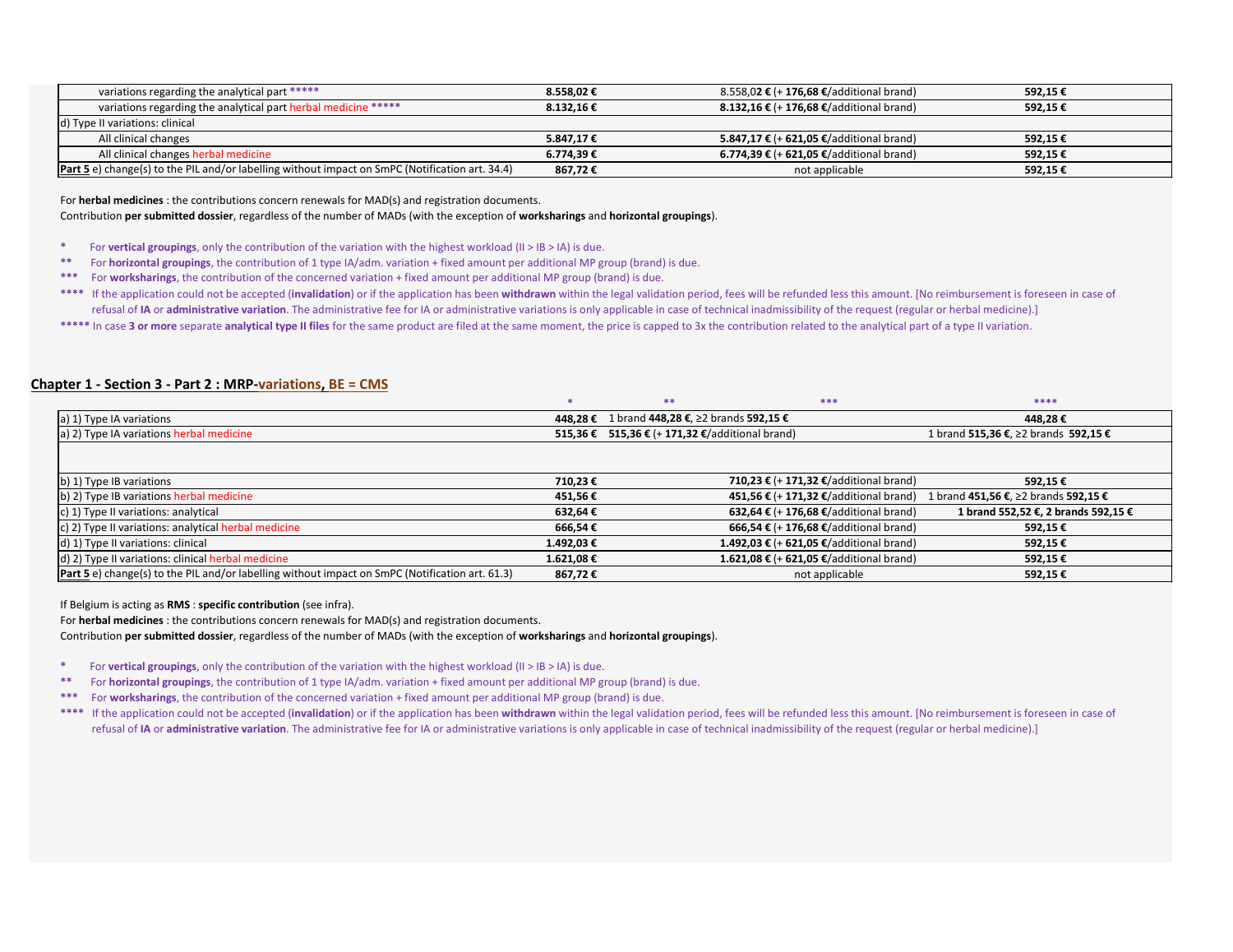# **Chapter 1 - Section 3 - Part 3 : MRP-variations, BE = RMS**

| apter I - Section S - Part S . MINP-Variations, DE – NIVIS                                             |                |                                                     |          |
|--------------------------------------------------------------------------------------------------------|----------------|-----------------------------------------------------|----------|
|                                                                                                        |                | $***$<br>***                                        | ****     |
| a) 1) Type IA variations                                                                               |                | 1.232,89 € 1.232,89 € (+ 171,32 €/additional brand) | 592,15 € |
| a) 2) Type IA variations herbal medicine                                                               |                | 722,11 € 722,11 € $(+ 171,32)$ €/additional brand)  | 592,15€  |
|                                                                                                        |                |                                                     |          |
| b) 1) Type IB variations                                                                               | 1.914,56€      | 1.914,56 € (+ 171,32 €/additional brand)            | 592,15 € |
| (b) 2) Type IB variations herbal medicine                                                              | 2.019,50€      | 2.019,50 € (+ 171,32 €/additional brand)            | 592,15€  |
| c) 1) Type II variations: analytical                                                                   | 6.998,25€      | 6.998,25 € (+ 176,68 €/additional brand)            | 592,15€  |
| $\vert$ c) 2) Type II variations: analytical herbal medicine                                           | $6.532,68 \in$ | 6.532,68 € (+ 176,68 €/additional brand)            | 592,15 € |
| d) 1) Type II variations: clinical                                                                     | 11.096,55 €    | 11.096,55 € (+ 621,05 €/additional brand)           | 592,15 € |
| d) 2) Type II variations: clinical herbal medicine                                                     | 11.588,27 €    | 11.588,27 € (+ 621,05 €/additional brand)           | 592,15€  |
| <b>Part 5</b> e) change(s) to the PIL and/or labelling without impact on SmPC (Notification art. 61.3) | 1.650,15€      | not applicable                                      | 592,15€  |

For **herbal medicines** : the contributions concern renewals for MAD(s) and registration documents. Contribution **per submitted dossier**, regardless of the number of MADs (with the exception of **worksharings** and **horizontal groupings**).

**\*** For **vertical groupings**, only the contribution of the variation with the highest workload (II > IB > IA) is due.

**\*\*** For **horizontal groupings**, the contribution of 1 type IA/adm. variation + fixed amount per additional MP group (brand) is due.

**\*\*\*** For **worksharings**, the contribution of the concerned variation + fixed amount per additional MP group (brand) is due.

\*\*\*\* If the application could not be accepted (invalidation) or if the application has been withdrawn within the legal validation period, fees will be refunded less this amount. [No reimbursement is foreseen in case of refusal of IA or administrative variation. The administrative fee for IA or administrative variations is only applicable in case of technical inadmissibility of the request (regular or herbal medicine).]

# **+ Chapter 3**

a) Delayed closing of the dossier at request of the MAH **621,05 €**

# **Chapter 6 : Parallel import**

**\* Royal Decree** relating to **parallel imports** of medicines for human use and to **parallel distribution** of medicines for human and veterinary use (**19/04/2001**)

### **Remarks:**

- CMS = Concerned Member State
- DCP = DeCentralised Procedure
- MAD = Marketing Autorisation Document
- MAH = Marketing Autorisation Holder
- MRP = Mutual Recognition Procedure
- PIL = Patient Information Leaflet
- RMS = Reference Member State
- RUP = Repeat-Use Procedure
- SmPC = Summary of Product Characteristics

| a) New application licence PI (RD* article 4) or<br>modification licence PI (RD <sup>*</sup> article 7, $\S$ § 2 and 3) |                       |
|-------------------------------------------------------------------------------------------------------------------------|-----------------------|
|                                                                                                                         |                       |
|                                                                                                                         | 1.881,42 $€/$ licence |
| b) Renewal licence PI (RD $*$ article 7, §1)                                                                            | 1.881,42 $€/$ licence |
| c) Modification licence PI (except RD* article 7, $\S$ § 2 and 3)                                                       | 1.529,15 $€/$ licence |